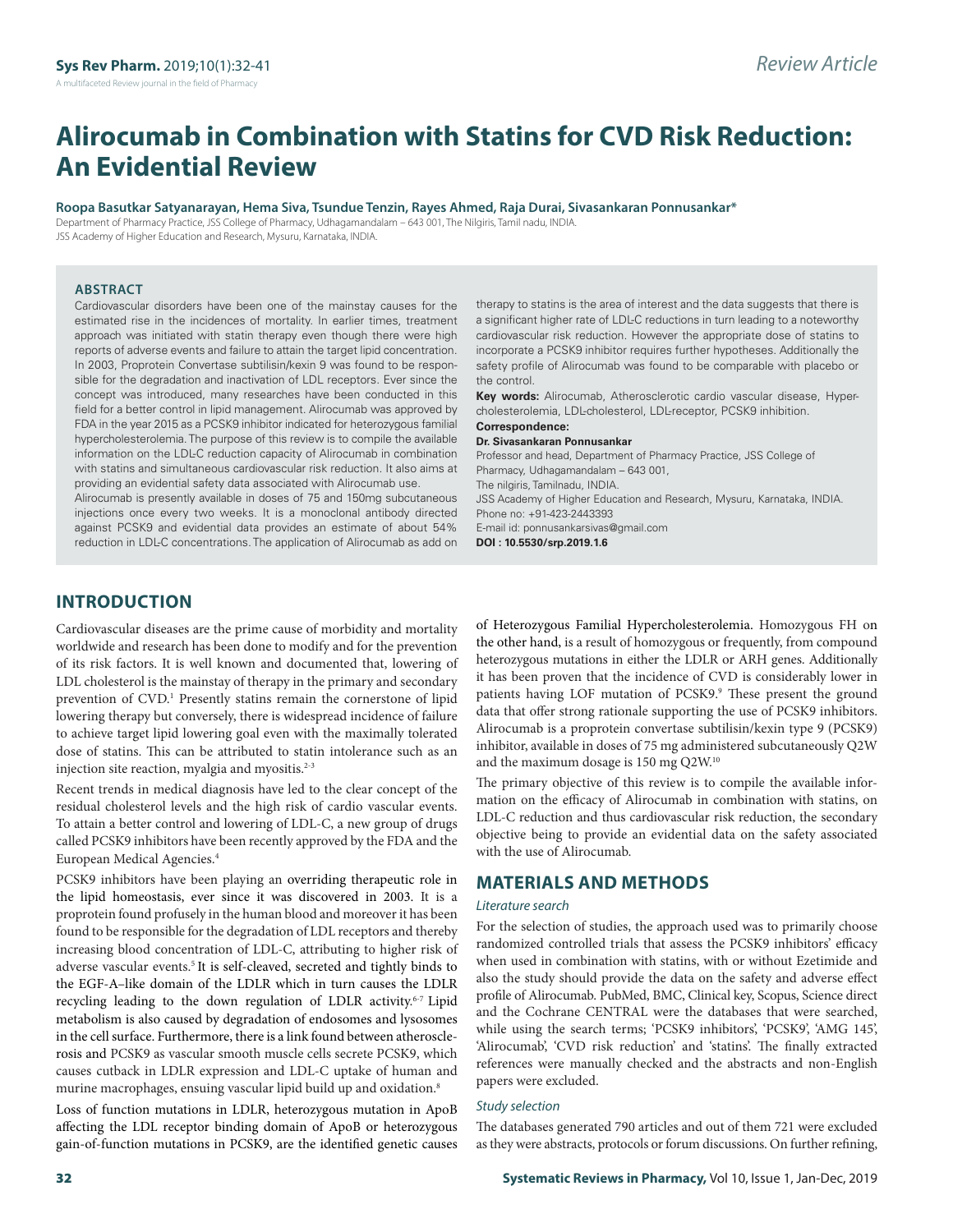90 studies were excluded due unavailability of full text articles and duplication. After the final scrutiny, 9 studies met with the inclusion criteria and hence were included in the review.

All subjects included in the studies were screened for the eligibility criteria and being on a baseline statins with or without Ezetimibe was a must, but should have had a LDL-C concentration of ≥ 70mg/dl for those who had CVD and ≥100mg/dl for those who had coronary artery disease risk equivalents like diabetes mellitus with other risk factors or chronic kidney disease. Across the 9 studies, 2052 patients were randomized and treated: the intervention arm being of Alirocumab (50, 75 or 150mg) and the control arm consisting of placebo, Ezetimibe or doubling the statin dose. Characteristics of included studies are shown in Table 1.

## **RESULTS**

#### *LDL-C Reduction*

Comparison of Alirocumab with other alternatives and its mean percentage changes in LDL-C reduction is shown in Table 2.

The study conducted by Kereiakes *et al*. 11 in the ITT analysis; the mean percent change of LDL-C from baseline to the 24<sup>th</sup> week for Alirocumab was −48.2% and −2.3% for placebo. On the other hand, for the on-treatment analysis, it was found −50.7% and −0.8% respectively (P≤ .0001). For the other lipid parameters, there was a significant reduction observed at the 24<sup>th</sup> week with Alirocumab ( $P \le 0.001$  vs placebo). For non-HDL-C reduction it was observed −39.1% for Alirocumab and −1.6% for placebo. Others include apolipoprotein B −36.7% vs −0.9%, total cholesterol −27.9% vs −2.9 and lipoprotein (a) −20.5 −5.9%. Similarly in the study conducted by Teramoto *et al*. 12 Alirocumab resulted in a dosedependent achievement in a ≥50% reduction in LDL-C which was not observed in any of the subjects in the placebo arm. Significant decline in the concentrations of total cholesterol, non HDL-C and apolipoprotein B were also observed (*p* <0.0001). Additionally as per Shahawy *et al*. 13 LDL-C levels showed significant reductions from baseline by 52% with Alirocumab whereas by 22% with the Ezetimibe group ([LS] mean difference of −31%, 95% confidence interval [CI] −35 to −26; p <0.0001). Furthermore according to the study conducted by Farnier *et al*. LDL-C reductions were observed at about 36.3% in the Alirocumab arm and with 11.0% reductions observed in the Ezetimibe arm ( $p \ge 0.0136$ ).<sup>14</sup>

Moreover, as per the study conducted by Ginsberg *et al*. The {LS mean, [SE]} percent change in LDL-C was better in the Alirocumab arm with −45.7 [3.5] % whereas the placebo group with −6.6 [4.9] % for the subjects of ITT analysis group, associated with a statistically significant LS mean (SE) difference among the groups of −39.1 (6.0) % (P < 0.0001). A sensitivity analysis was also done and resultant demonstration of Alirocumab with −50.9 [3.4] % and placebo with −1.0 [4.7] % in LDL-C  $(P < 0.0001).$ <sup>15</sup>

On top of the above outcomes, in the study by Cannon *et al*. 16 the assessment of the primary end point was 250.6 plus 1.4% {mean plus standard error (SE) decrease in LDL-C at the  $24<sup>th</sup>$  week} in the interventional arm and 220.7 plus 1.9% in the Ezetimibe arm while both the arms were on a background of maximally tolerated statin therapy, with a statistically significant difference of the means + SE between groups of 229.8 (95% CI 234.4 to 225.3, P , 0.0001).

Some studies had to increase the dose of Alirocumab from 75 mg to 150mg at week 12 if the LDL-C  $\geq$  70mg/dl at week 8.<sup>16-17</sup> Subjects treated with add on Alirocumab showed higher reduction in LDL-C as compared to control arm in all the study pools. In addition to this, there was no association found between the type and dose of baseline statins and percentage change of LDL-C for Alirocumab and control arm. It was also found that the measured and the calculated values of LDL-C were consistent with each other. Efficacy of Alirocumab over time showed

early and sustained reduction of LDL-C as compared to placebo and the reduction was found to be comparable. Teramoto *et al*. used three doses of Alirocumab i.e 50mg, 75mg and 150mg in their multiple dose study and it showed significant dose dependent LDL-C reduction. When the dose of Alirocumab was increased after week 12, additional decrease in the LDL-C was documented.

#### *LDL-C goal attainment*

The proportion of patients achieving the target LDL-C was significantly larger in Alirocumab arm as compared to placebo arm. Most of the patients (>80%) having high or very high cardiovascular risk achieved LDL-C <70 mg/dl and <100 mg/dl respectively in Alirocumab arm<sup>18</sup> and this proportion was much higher than any other add-on therapies of lipid lowering agents like Ezetimibe and doubling of statin dose. However there was association found between proportion of patients attaining the LDL goal and statin dose. The multiple dose study also showed a dose dependent increase in the proportions of patients achieving ≥50% LDL-C reduction.<sup>12</sup>

#### *Other lipid parameters*

There were marked reductions in non HDL-C, Apolipoprotein B, Lipoprotein (a), Triglycerides and total cholesterol associated with Alirocumab as compared to placebo or other controls. Relative to other parameters, triglycerides had a lesser degree of change when attributed to Alirocumab. Some studies also showed that the difference in Triglyceride levels between Alirocumab and Ezetimibe arm was not statistically significant.<sup>13,15</sup> Modest HDL-C elevation was also documented attributed to Alirocumab as compared to control. Other lipid parameters are shown in Table 3.

#### *Safety Summary*

The safety and adverse events associated with Alirocumab extracted from various studies are represented in Table 4. The treatment emergent adverse and serious adverse events were found to be comparable between intervention and control arm.

In the study conducted by Kereiakes *et al*. the incidence of TESAEs and TEAEs were comparable between the groups. TEAEs leading to discontinuation or death were also reported. 5.3% in the interventional group and 2.8% among the placebo arm, which demonstrated reports of local injection site reactions. Additionally, allergic reactions were reported in 8.7% subjects receiving Alirocumab and 6.5% for subjects receiving placebo patients. However, in the study by Teramoto *et al*. there were no reports of serious adverse events or drug discontinuations.

As per the study concluded by Shahawy *et al*. local injection-site reactions were reported about 2.5% in the interventional group and 0.8% in the Ezetimibe group for the first year, whereas it was reported about 0.2% in the interventional group for the second year.

In the study by Bays *et al*. TEAEs were reported in 65.4% of subjects with interventional add-on therapy, however discontinuation was reported in 6.7% of these subjects. Overall, TESAEs were reported for 5.4% of patients of which two subjects died during the study who were on Ezetimibe group.18

Additionally in the study by Cannon *et al*. the rate of TEAE leading to death was reported in 0.4% of subjects in the interventional group and in 1.7% of subjects in the Ezetimibe group. 18.8% of patients in interventional arm and 17.8% of subjects in Ezetimibe arm reported serious adverse events. However, a higher proportion of TEAEs leading to discontinuation was observed in the interventional arm  $(7.5\%$  to  $5.4\%).$ <sup>16</sup> In the study conducted by Leiter *et al*. cardiovascular events were reported in 8.8% and 2.6% of subjects with DM and 5.4% and 6.7% of subjects without diabetes mellitus for the interventional and Ezetimibe arms respectively.17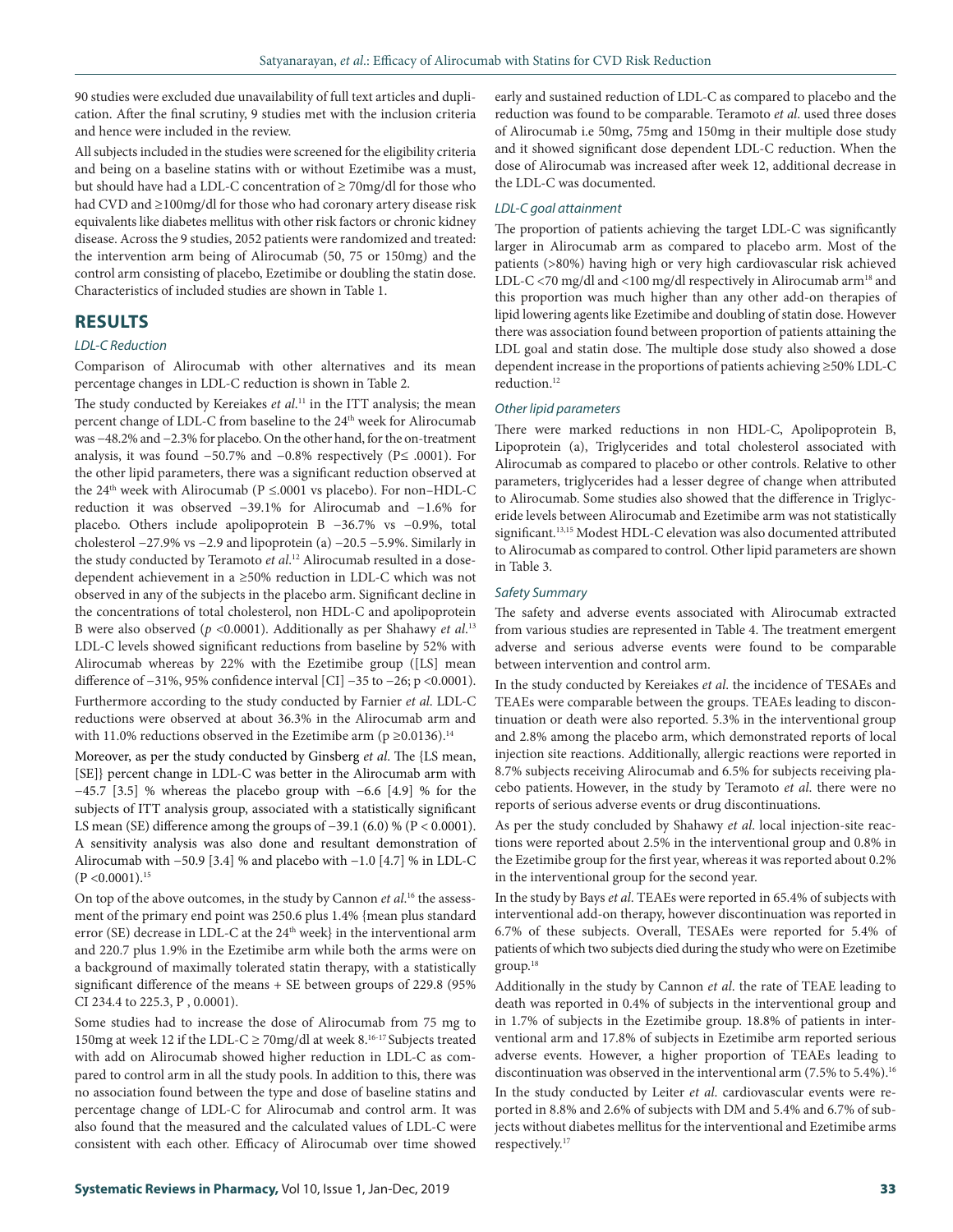| Selection Criteria<br>Sample size<br>Age<br>Table 1: Study characteristics.<br>Place | Hypercholesterolemia and known CHD or its<br>For no history of CVD, LDL-C2100mg/dl<br>Use of fibrates in the past 6 weeks prior to<br>For known CVD, LDL-C $\geq$ 70mg/dl<br>Fasting sr TG >400 mg/dL<br>screening visit<br>Age $<$ 18 years<br>EXCLUSION<br><b>INCLUSION</b><br>equivalents<br>720<br>(yrs)<br>$\geq 18$                                                            | poorly controlled by maximaly tolerated dose<br>Heterozygous familial hypercholesterolemia<br>Use of fibrates in the past 6 weeks prior to<br>LDL-C <160 mg/dL the screening visit<br>Known history of homozygous FH<br>Fasting sr TG $\times400$ mg/dL<br>Not on stable dose of LLT<br>Currently taking a statin<br>$LDL-C \ge 70mg/dl$<br>screening visit<br>EXCLUSION<br><b>INCLUSION</b><br>of statin<br>107<br>$\geq$ 18<br>and South<br>America,<br>Europe<br>Africa<br>North | Hypercholesterolemia and known CHD or its<br>Use of fibrates in the past 6 weeks prior to<br>For known CVD, LDL-C ≥70mg/dl<br>eGFR<30 mL/min/1.73 m <sup>2</sup><br>Fasting sr TG >400 mg/dL<br>screening visit<br>Age $<$ 18 years<br>EXCLUSION<br><b>INCLUSION</b><br>equivalents |
|--------------------------------------------------------------------------------------|--------------------------------------------------------------------------------------------------------------------------------------------------------------------------------------------------------------------------------------------------------------------------------------------------------------------------------------------------------------------------------------|-------------------------------------------------------------------------------------------------------------------------------------------------------------------------------------------------------------------------------------------------------------------------------------------------------------------------------------------------------------------------------------------------------------------------------------------------------------------------------------|-------------------------------------------------------------------------------------------------------------------------------------------------------------------------------------------------------------------------------------------------------------------------------------|
| <b>Study pool</b>                                                                    | Alirocumab<br>Ezetimibe                                                                                                                                                                                                                                                                                                                                                              | Baseline statin therapy<br>Alirocumab<br>Placebo                                                                                                                                                                                                                                                                                                                                                                                                                                    | Alirocumab<br>Ezetimibe                                                                                                                                                                                                                                                             |
| Primary efficacy                                                                     | calculated LDL-C from<br>Percentage change in<br>baseline to week 24                                                                                                                                                                                                                                                                                                                 | calculated LDL-C from<br>baseline to Week 24<br>Percent change in                                                                                                                                                                                                                                                                                                                                                                                                                   | calculated LDL-C from<br>baseline to Week 24<br>percent change in                                                                                                                                                                                                                   |
| Secondary efficacy                                                                   | Proportion of patients reaching calculated LDL-C<br>Percentage change in Lp(a) from baseline to week<br>Percentage change in non-HDL-C from baseline<br>Percentage change in HDL-C from baseline to<br>Percentage change in Apo B from baseline to<br>Percentage change in total cholesterol from<br><70 mg/dL at week 24<br>baseline to week 24<br>to week 24<br>week 24<br>week 12 | Percent change in total cholesterol from baseline to<br>Percent change in calculated LDL-C from baseline<br>Percent change in Apo B from baseline to Week 24<br>Percent change in Lp(a) from baseline to Week 24<br>Percent change in HDL-C from baseline to Week<br>Percent change in non-HDL-C from baseline to<br>Percent change in fasting TG from baseline to<br>to Week 24<br>Week 24<br>Week 24<br>Week 24<br>24                                                             | Achievement of risk-based LDL-C goals at Week 24<br>Percent change from baseline in LDL-C at Week 12<br>non-HDL-C, apolipoprotein (Apo) B, Apo A1 and<br>Percent changes from baseline in HDL-C, TGs,<br>lipoprotein (a) [Lp(a)] at Week 24                                         |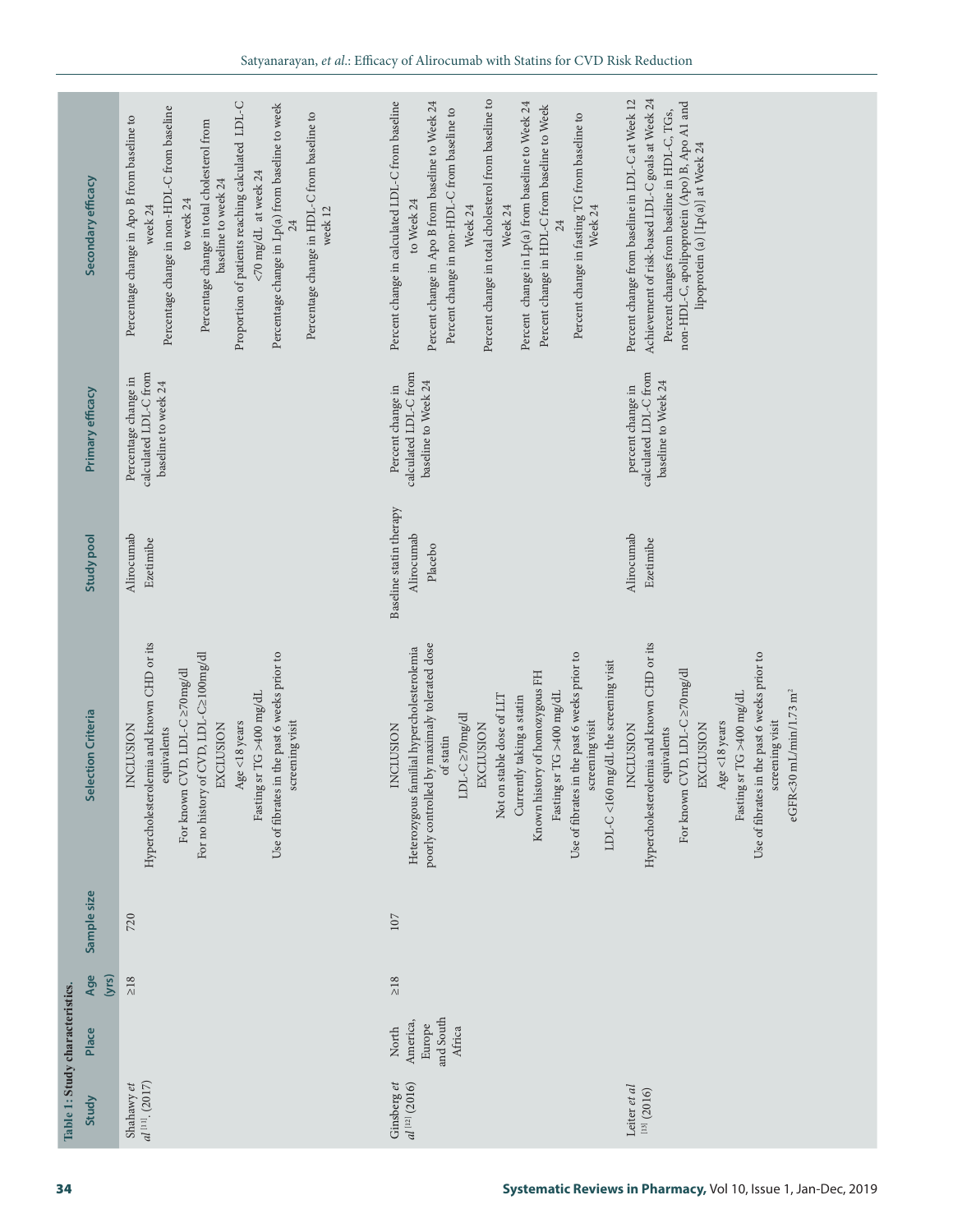|              | Percent change in LDL-C from baseline to Week 12<br>CV risk patients reaching LDL-C <70 mg/dL<br>Percent change from baseline in calculated<br>Percent change in other lipid parameters<br>Proportion of very-high and high<br>LDL-C on-treatment at Week 24 | Percent change in lipid variables from baseline to<br>week 12                                                    | Percent change in LDL-C frombaseline to week 24<br>Proportion of patients achieving their target<br>Proportion of patients reaching calculated<br>Percent change in other lipidparameters<br>Percent change in LDL-C at week 12<br>LDL-C<70 mg/dL at week 24<br>LDL-C goal(<70/100mg/dl) |  |
|--------------|--------------------------------------------------------------------------------------------------------------------------------------------------------------------------------------------------------------------------------------------------------------|------------------------------------------------------------------------------------------------------------------|------------------------------------------------------------------------------------------------------------------------------------------------------------------------------------------------------------------------------------------------------------------------------------------|--|
|              | baseline in calculated<br>Percent change from<br>LDL-C at Week 24                                                                                                                                                                                            | concentrations from<br>baseline to week 12<br>least-square mean<br>calculated LDL-C<br>(SE) reductions in        | calculated LDL-C from<br>baseline to week 24<br>Percent change in                                                                                                                                                                                                                        |  |
|              | Add-on Alirocumab<br>Add-on ezetimibe<br>rosuvastatin dose<br>Doubling of the                                                                                                                                                                                | Alirocumab 50 mg<br>Alirocumab 75 mg<br>Alirocumab <sub>150mg</sub>                                              | Add-on Alirocumab<br>Double Atorvastatin<br>Add-on Ezetimibe<br>rosuvastatin40mg<br>Switch to<br>dose                                                                                                                                                                                    |  |
|              | risk<br>>5% or moderate CKD or with DM without<br>LDL-C100mg/dl; with heFH; calculated CV<br>LDL-C≥70mg/dl with a history of CVD<br>                                                                                                                         | primary hypercholesterolemia(LDL-C≥100mg/<br>on Atorvastatin 5-20mg for ≥6 weeks<br><b>INCLUSION</b><br>$\oplus$ | 20 or 40 mg of atoevastatin with or without other<br>risk<br>>5% or moderate CKD or with DM without<br>On a statin that is not atorvastatin daily at 20<br>LDL-C100mg/dl; with heFH; calculated CV<br>                                                                                   |  |
|              | 300                                                                                                                                                                                                                                                          | 162                                                                                                              | 355                                                                                                                                                                                                                                                                                      |  |
|              | $\geq18$                                                                                                                                                                                                                                                     | $20 - 75$                                                                                                        | $\geq18$                                                                                                                                                                                                                                                                                 |  |
|              | Kingdom,<br>Spain, the<br>Australia,<br>Germany,<br>Mexico,<br>United<br>Canada<br>United<br>States,<br>Italy,<br>and<br>the                                                                                                                                 | Japan                                                                                                            | Spain, the<br>Kingdom,<br>Australia,<br>Germany,<br>Canada,<br>Mexico,<br>and the<br>France,<br>United<br>United<br><b>States</b><br>Italy,                                                                                                                                              |  |
| Table 1: Con | M. Farnier<br>$et \; al$ [14]<br>(2016)                                                                                                                                                                                                                      | Teramoto et<br>$al$ <sup>[16]</sup> (2016)                                                                       | Bays et al<br>[17] (2015)                                                                                                                                                                                                                                                                |  |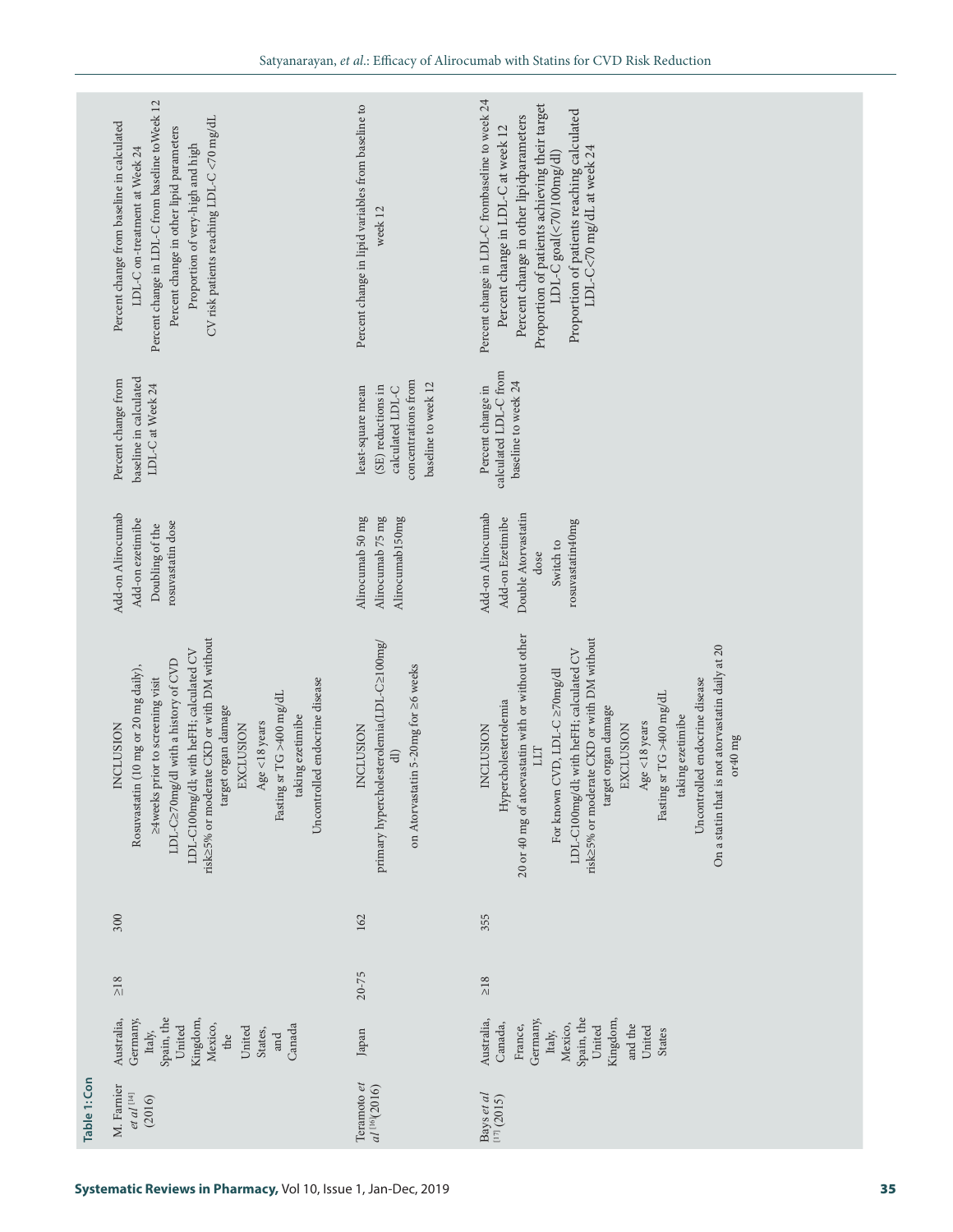|              | Percent change in calculated LDL-C frombaseline<br>proportion of patients reaching calculatedLDL-C<br>Percentage of change in other lipid parameters<br>to Week 24<br>at week 24                                                   | Percent change in LDL-C from baseline toweek 24<br>Percent change in LDL-C at other defined time<br>Percent changes in other lipid parameters<br>points                                                                                                                                                                                                                  | Percent of patients achieving the LDL-C target<br>Percent change from baseline to week 8 in<br>other lipid and apolipoprotein levels                                                                                                                                                                                                                                               |
|--------------|------------------------------------------------------------------------------------------------------------------------------------------------------------------------------------------------------------------------------------|--------------------------------------------------------------------------------------------------------------------------------------------------------------------------------------------------------------------------------------------------------------------------------------------------------------------------------------------------------------------------|------------------------------------------------------------------------------------------------------------------------------------------------------------------------------------------------------------------------------------------------------------------------------------------------------------------------------------------------------------------------------------|
|              | CfrombaselinetoWeek 24<br>percent change in<br>calculated LDL-                                                                                                                                                                     | in LDL-C from baseline<br>Percent change<br>to week 24                                                                                                                                                                                                                                                                                                                   | LDL-C from baseline<br>Percent reduction in                                                                                                                                                                                                                                                                                                                                        |
|              | Alirocumab<br>Ezetimibe                                                                                                                                                                                                            | Alirocumab<br>Placebo                                                                                                                                                                                                                                                                                                                                                    | 10mg+Alirocumab<br>mg+Alirocumab<br>Atorvastatin 80<br>80mg+Placebo<br>Atorvastatin<br>Atorvastatin                                                                                                                                                                                                                                                                                |
|              | Hypercholesterolemia and known CHD or its<br>Use of fibrates in the past 6 weeks prior to<br>For known CVD, LDL-C ≥70mg/dl<br>Fasting sr TG >400 mg/dL<br>screening visit<br>Age <18 years<br>NCLUSION<br>EXCLUSION<br>equivalents | Use of fibrates, other than fenofibrate, within 6<br>Hypercholesterolemia or known CHD or its<br>on maximaly tolerated daily dose of statin<br>For no history of CVD, LDL-C2100mg/dl<br>for known CVD, LDL-C ≥70mg/dl<br>Fasting sr TG >400 mg/dL<br>screening visit (week $-2$ )<br>weeks prior to the<br>Age <18 years<br>EXCLUSION<br><b>INCLUSION</b><br>equivalents | Hepatic aminotransferase levels more than twice<br>Primary hypercholesterolemia(LDL-C2100mg/<br>Cardiovascular or Cerebrovascular events or<br>procedure within 6 months before screening<br>Type I or type II DM treated with insulin<br>On statins other than atorvastatin<br>the upper limit<br>TG>350mg/dl<br>EXCLUSION<br>NCLUSION<br>$18-75$ years<br>$\widehat{\mathrm{d}}$ |
|              | 720                                                                                                                                                                                                                                | 316                                                                                                                                                                                                                                                                                                                                                                      | 92                                                                                                                                                                                                                                                                                                                                                                                 |
|              | $\geq 18$                                                                                                                                                                                                                          | $\geq18$                                                                                                                                                                                                                                                                                                                                                                 | $18 - 75$                                                                                                                                                                                                                                                                                                                                                                          |
|              | America,<br>Europe,<br>North<br>South<br>Africa,<br>Israel,<br>South<br>Korea                                                                                                                                                      | <b>CO</b>                                                                                                                                                                                                                                                                                                                                                                | United<br>States<br>The                                                                                                                                                                                                                                                                                                                                                            |
| Table 1: Con | al <sup>[18]</sup> (2015)<br>Cannon et                                                                                                                                                                                             | Kereiakes et<br>$al^{[20]}(2015)$                                                                                                                                                                                                                                                                                                                                        | Roth et al<br>$^{[21]}(2012)$                                                                                                                                                                                                                                                                                                                                                      |
| 36           |                                                                                                                                                                                                                                    |                                                                                                                                                                                                                                                                                                                                                                          | Systematic Reviews in Pharmacy, Vol 10, Issue 1, Jan-Dec, 2019                                                                                                                                                                                                                                                                                                                     |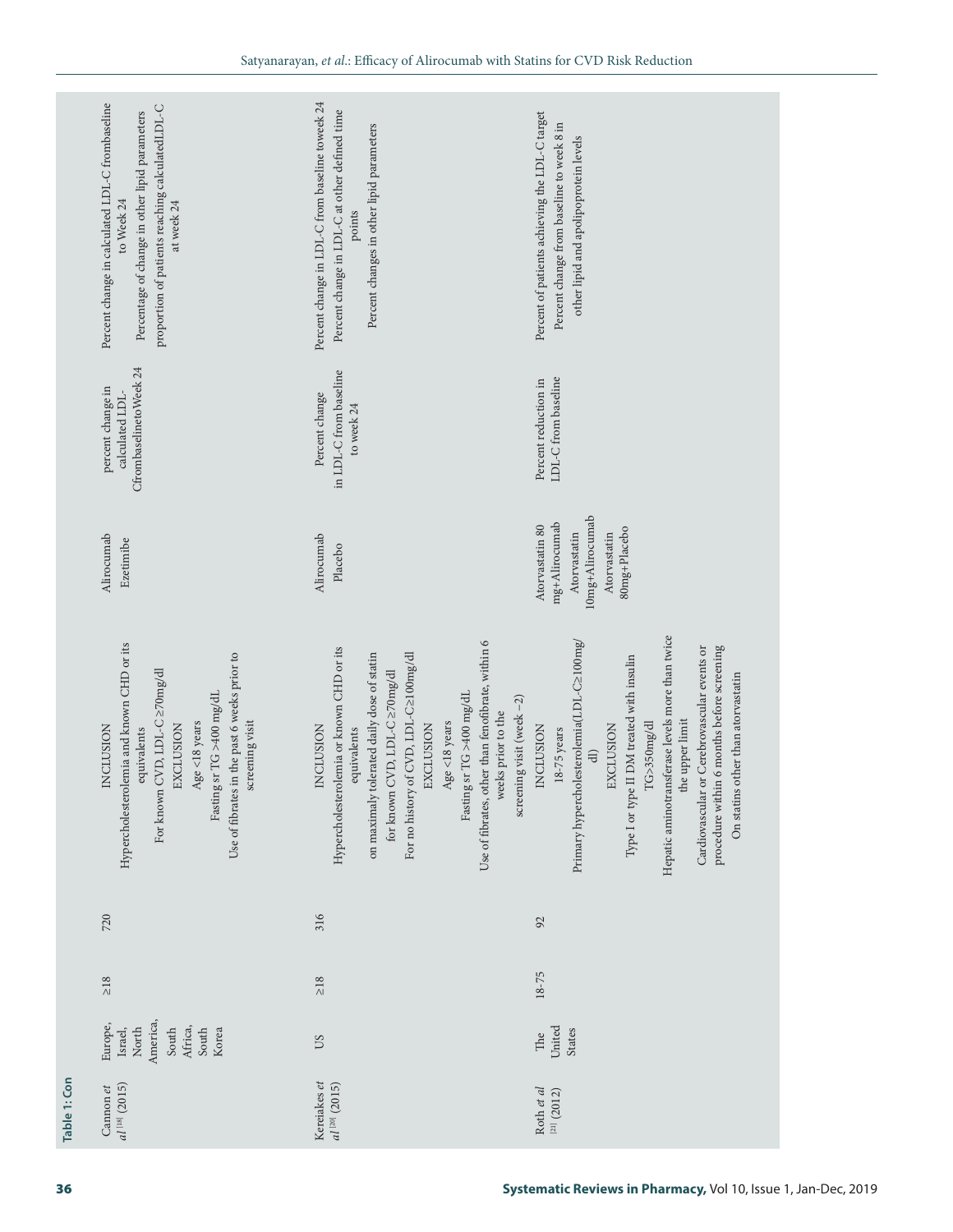|  |  |  |  | Satvanaravan, <i>et al.</i> : Efficacy of Alirocumab with Statins for CVD Risk Reduction |  |  |  |  |  |  |
|--|--|--|--|------------------------------------------------------------------------------------------|--|--|--|--|--|--|
|--|--|--|--|------------------------------------------------------------------------------------------|--|--|--|--|--|--|

|                                     | Table 2: Comparison of Alirocumab with other alternatives and its mean percentage changes in LDL-C reduction |           |                                    |                                    |
|-------------------------------------|--------------------------------------------------------------------------------------------------------------|-----------|------------------------------------|------------------------------------|
| <b>Study</b>                        | <b>Study Pool</b>                                                                                            | ${\sf N}$ | <b>Reduction in</b><br>$LDL-C(\%)$ | % of subjects reaching the<br>Goal |
| Shahawy et al[11]                   | At week 24                                                                                                   |           |                                    |                                    |
| (2017)                              | Alirocumab                                                                                                   | 479       | $-52%$                             |                                    |
|                                     | Ezetimibe                                                                                                    | 241       | $-22%$                             |                                    |
|                                     | At 2 years                                                                                                   |           |                                    |                                    |
|                                     | Alirocumab                                                                                                   | 479       | $-49%$                             |                                    |
|                                     | Ezetimibe                                                                                                    | 241       | $-17%$                             |                                    |
| Ginsberg et al[12]                  | Alirocumab                                                                                                   | 71        | $-45.7%$                           | 41%                                |
| (2016)                              | Placebo                                                                                                      | 35        | $-6.6%$                            | 5.7%                               |
| Leiter et al $^{[13]}$ (2016)       | With DM                                                                                                      | 225       |                                    |                                    |
|                                     | Alirocumab                                                                                                   | 148       | 49.1%                              | 77.9%                              |
|                                     | Ezetimibe                                                                                                    | 77        | 18.4%                              | 50.1%                              |
|                                     | Without DM                                                                                                   | 495       |                                    |                                    |
|                                     | Alirocumab                                                                                                   | 331       | 51.2%                              | 77.3%                              |
|                                     | Ezetimibe                                                                                                    | 164       | 21.8%                              | 45.1%                              |
| M. Farnier et al[14]                | Rosuvastatin 10mg group                                                                                      |           |                                    |                                    |
| (2016)                              | Add-on Alirocumab                                                                                            |           |                                    |                                    |
|                                     | Add-on ezetimibe                                                                                             | 48        | $-50.6%$                           | 84.9%                              |
|                                     | Doubling of the rosuvastatin dose                                                                            | 47        | $-14.4%$                           | 57.2%                              |
|                                     | Rosuvastatin 20mg group                                                                                      | 48        | $-16.3%$                           | 45.0%                              |
|                                     | Add-on Alirocumab                                                                                            |           |                                    |                                    |
|                                     | Add-on ezetimibe                                                                                             |           |                                    |                                    |
|                                     | Doubling of the rosuvastatin dose                                                                            |           |                                    |                                    |
|                                     |                                                                                                              | 53        | $-36.3%$                           | 66.7%                              |
|                                     |                                                                                                              | 50        | $-11.0%$                           | 52.2%                              |
|                                     |                                                                                                              | 52        | $-15.9%$                           | 40.1%                              |
| Teramoto et al[16]                  | Alirocumab50 mg                                                                                              | 25        | $-54.8%$                           | 100%                               |
| (2016)                              | Alirocumab 75 mg                                                                                             | 25        | $-62.3%$                           | 100%                               |
|                                     | Alirocumab150 mg                                                                                             | 25        | $-71.7%$                           | 100%                               |
| Bays et al[17]                      | Atorvastatin 20 mg group                                                                                     |           |                                    |                                    |
| (2015)                              | Add-on Alirocumab                                                                                            |           |                                    |                                    |
|                                     | Add-on Ezetimibe                                                                                             | 55        | 44.1%                              |                                    |
|                                     | Double Atorvastatin dose                                                                                     | 53        | 20.5%                              |                                    |
|                                     | Atorvastatin 40 mg group<br>Add-on Alirocumab                                                                | 53        | 5.0%                               |                                    |
|                                     | Add-on Ezetimibe                                                                                             |           |                                    |                                    |
|                                     | Double Atorvastatin dose                                                                                     |           |                                    |                                    |
|                                     | Switchto rosuvastatin40mg                                                                                    | 46        | 54.0%                              |                                    |
|                                     |                                                                                                              | 46        | 22.6%                              |                                    |
|                                     |                                                                                                              | 47        | 4.8%                               |                                    |
|                                     |                                                                                                              |           |                                    |                                    |
|                                     |                                                                                                              | 45        | 21.4%                              |                                    |
| Cannon et al <sup>[18]</sup> (2015) | Alirocumab                                                                                                   | 479       | $-50.6%$                           | 77%                                |
|                                     | Ezetimibe                                                                                                    | 241       | $-20.7%$                           | 45.6%                              |
| Kereiakes et al <sup>[20]</sup>     | Alirocumab                                                                                                   | 205       | $-48.2%$                           | 75%                                |
| (2015)                              | Placebo                                                                                                      | 106       | $-2.3%$                            | 9%                                 |
| Roth et al[21] (2012)               | Atorvastatin                                                                                                 | 30        | 73.2%                              | 90%                                |
|                                     | 80 mg+Alirocumab                                                                                             |           |                                    |                                    |
|                                     | Atorvastatin 10mg+Alirocumab<br>Atorvastatin 80mg+Placebo                                                    | 31        | 66.2%                              | 97%                                |
|                                     |                                                                                                              | 31        | 17.3%                              | 17%                                |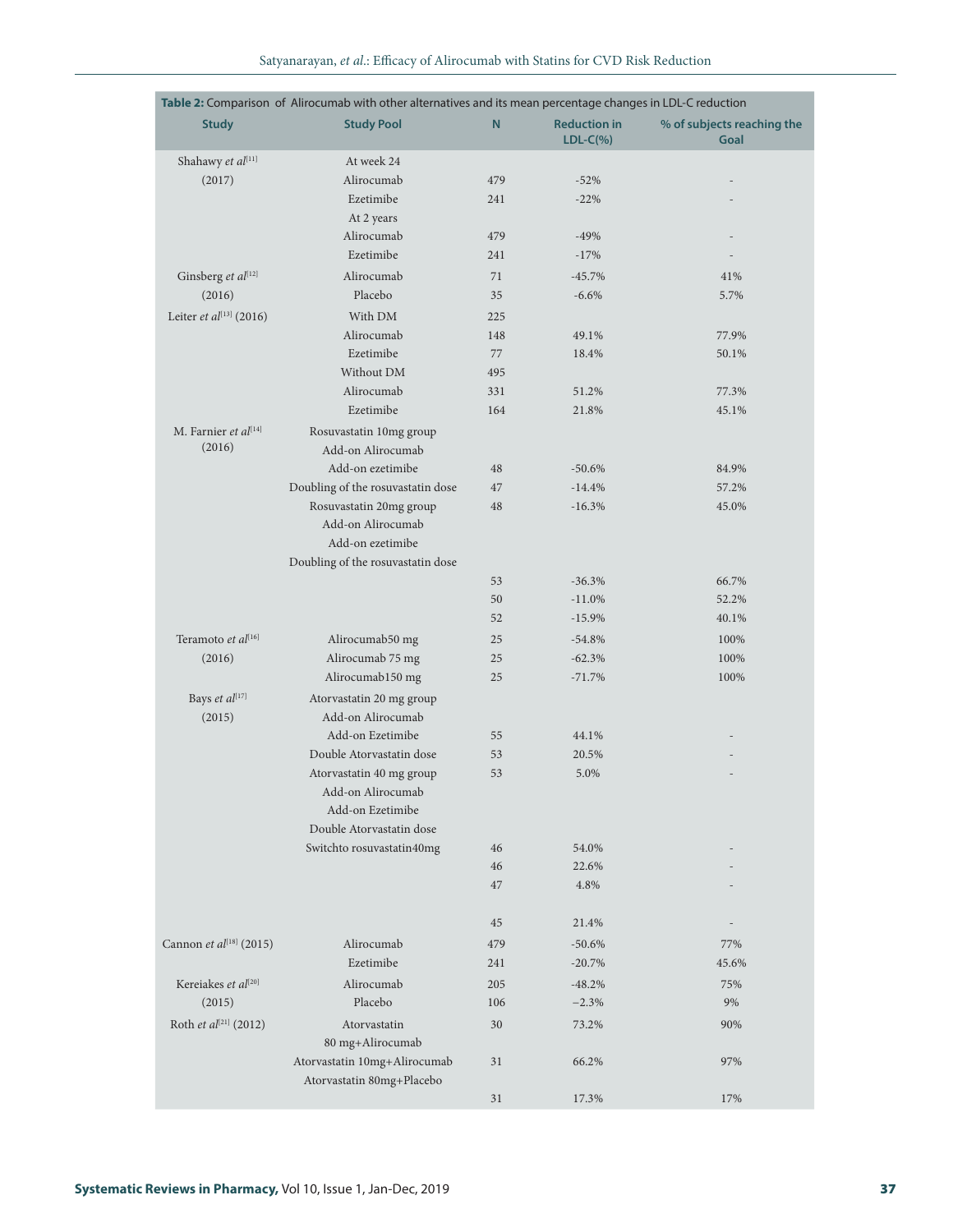| Satvanaravan, <i>et al.</i> : Efficacy of Alirocumab with Statins for CVD Risk Reduction |  |
|------------------------------------------------------------------------------------------|--|
|------------------------------------------------------------------------------------------|--|

|                                     | Table 3: Comparison of Alirocumab and other alternatives with mean percentage changes in other lipid parameters |                     |         |                 |                     |         |                                    |
|-------------------------------------|-----------------------------------------------------------------------------------------------------------------|---------------------|---------|-----------------|---------------------|---------|------------------------------------|
|                                     |                                                                                                                 | <b>Non</b><br>HDL-C | Apo-B   | Lipoprotein (a) | <b>Triglyceride</b> | HDL-C   | <b>Total</b><br><b>Cholesterol</b> |
| Shahawy et                          | Alirocumab                                                                                                      | $-39.4$             | $-35.8$ | $-23.1$         | $-11.4$             | 1.2     | $\overline{\phantom{a}}$           |
| $al^{[11]}(2017)$                   | Ezetimibe                                                                                                       | $-14.6$             | $-10.2$ | 4.8             | $-8.2$              | 8.7     | $\overline{\phantom{a}}$           |
| Ginsberg et                         | Alirocumab                                                                                                      | $-41.9$             | $-39.0$ | $-23.5$         | $-10.5$             | 7.5     | $-33.2$                            |
| $al^{[12]}$ (2016)                  | Placebo                                                                                                         | $-6.2$              | $-8.7$  | $-8.7$          | $-1.9$              | 3.9     | $-4.8$                             |
| Leiter et $al^{[13]}$               | With DM                                                                                                         |                     |         |                 |                     |         |                                    |
| (2016)                              | Alirocumab                                                                                                      | $-40.8$             | $-39.0$ | $-28.1$         | $-15.3$             | 8.4     |                                    |
|                                     | Placebo                                                                                                         | $-15.3$             | $-14.8$ | $-4.3$          | $-11.4$             | 1.3     |                                    |
|                                     | Without DM                                                                                                      |                     |         |                 |                     |         |                                    |
|                                     | Alirocumab                                                                                                      | $-42.7$             | $-41.4$ | $-27.7$         | $-12.0$             | 8.7     |                                    |
|                                     | Placebo                                                                                                         | $-20.9$             | $-19.8$ | $-6.9$          | $-13.3$             | 0.2     |                                    |
| M. Farnier et<br>$al^{[14]}$ (2016) | Rosuavstatin 10mg                                                                                               |                     |         |                 |                     |         |                                    |
|                                     | Add-on Alirocumab                                                                                               | $-42.7$             | $-36.5$ | $-27.9$         | $-11.2$             | 9.1     |                                    |
|                                     | Add-on ezetimibe                                                                                                | $-13.4$             | $-9.7$  | $-4.3$          | $-8.3$              | 4.0     |                                    |
|                                     | Doubling of the<br>rosuvastatin dose                                                                            | $-11.3$             | $-7.3$  | $-4.0$          | $-1.8$              | 1.7     |                                    |
|                                     | Rosuavstatin 20mg                                                                                               |                     |         |                 |                     |         |                                    |
|                                     | Add-on Alirocumab                                                                                               | $-31.4$             | $-28.3$ | $-22.7$         | $-8.7$              | 7.2     |                                    |
|                                     | Add-on ezetimibe                                                                                                | $-12.9$             | $-11.2$ | $-5.8$          | $-11.1$             | 1.8     |                                    |
|                                     | Doubling of the<br>rosuvastatin dose                                                                            | $-11.2$             | $-9.8$  | $-5.2$          | $-9.9$              | 1.5     | $\overline{a}$                     |
| Teramoto et                         | Alirocumab 50 mg                                                                                                | $-46.4$             | $-43.7$ | $-35.6$         | $-21.1$             | 3.4     | $-31.6$                            |
| $al^{[16]}(2016)$                   | Alirocumab 75 mg                                                                                                | $-53.5$             | $-48.9$ | $-40.2$         | $-10.7$             | 5.7     | $-36.4$                            |
|                                     | Alirocumab150mg                                                                                                 | $-62.1$             | $-60.2$ | $-43.3$         | $-15.0$             | 2.0     | $-41.8$                            |
|                                     | Placebo                                                                                                         | $-1.2$              | $-2.8$  | $-3.7$          | 1.3                 | 2.1     | $-0.6$                             |
| Bays et al[17]                      | Atorvastatin 20mg                                                                                               |                     |         |                 |                     |         |                                    |
| (2015)                              | Add-on Alirocumab                                                                                               | $-36.7$             | $-33.7$ | $-23.6$         | $-12.0$             | 4.8     |                                    |
|                                     | Add-on Ezetimibe                                                                                                | $-15.1$             | $-10.1$ | $-10.6$         | $-3.3$              | $-0.1$  |                                    |
|                                     | Atorvastatin 40mg                                                                                               | $-6.3$              | $-4.4$  | $-20.2$         | $-6.7$              | 1.9     | $\overline{a}$                     |
|                                     | Atorvastatin 40mg                                                                                               |                     |         |                 |                     |         |                                    |
|                                     | Add-on Alirocumab                                                                                               | $-47.6$             | $-41.9$ | $-30.8$         | $-19.1$             | 7.7     |                                    |
|                                     | Add-on Ezetimibe                                                                                                | $-21.0$             | $-14.3$ | 0.2             | $-13.9$             | 2.0     |                                    |
|                                     | Atorvastatin 80mg                                                                                               | $-6.5$              | $-3.5$  | $-9.7$          | $-7.3$              | 4.7     | $\overline{\phantom{a}}$           |
|                                     | Rosuvastatin 40mg                                                                                               | $-17.4$             | $-10.9$ | $-4.9$          | $-0.5$              | 5.7     | $\overline{\phantom{a}}$           |
| Cannon et al[18]                    | Alirocumab                                                                                                      | $-42.1$             | $-40.7$ | $-27.8$         | $-13.0$             | 8.6     | $-29.3$                            |
| (2015)                              | Ezetimibe                                                                                                       | $-19.2$             | $-18.3$ | $-6.1$          | $-12.8$             | $0.5\,$ | $-14.6$                            |
| Kereiakes et                        | Alirocumab                                                                                                      | $-39.1$             | $-36.7$ | $-20.5$         | $-6.0$              | $3.5\,$ | $-27.9$                            |
| $al^{[20]}$ (2015)                  | Placebo                                                                                                         | $-1.6$              | $-0.9$  | $-5.9$          | $-5.4$              | $-3.8$  | $-2.9$                             |
| Roth et al[21]<br>(2012)            | Atorvastatin 80<br>mg+Alirocumab                                                                                | $-63.9$             | $-58.0$ | $-31.0$         | $-24.7$             | 5.8     | $-47.2$                            |
|                                     | Atorvastatin 10<br>mg+Alirocumab                                                                                | $-58.3$             | $-54.4$ | $-34.7$         | $-4.0$              | $2.6\,$ | $-40.5$                            |
|                                     | Atorvastatin<br>80mg+Placebo                                                                                    | $-22.3$             | $-12.0$ | $-2.7$          | $-11.9$             | $-3.6$  | $-16.6$                            |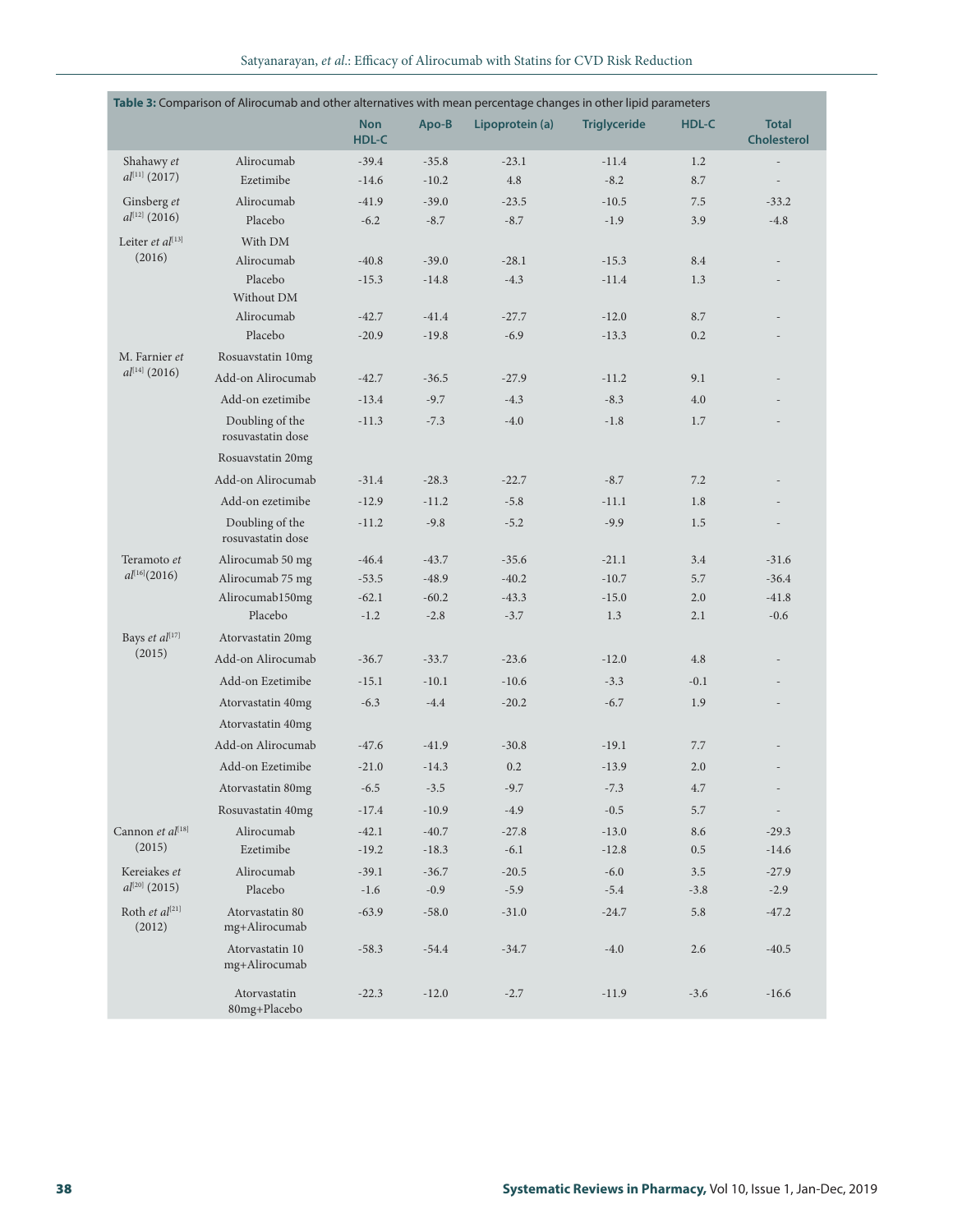| Satvanaravan, <i>et al.</i> : Efficacy of Alirocumab with Statins for CVD Risk Reduction |  |  |
|------------------------------------------------------------------------------------------|--|--|
|------------------------------------------------------------------------------------------|--|--|

| Table 4: Safety and adverse event outcomes of Alirocumab |              |                |                              |                                           |                                    |  |  |  |
|----------------------------------------------------------|--------------|----------------|------------------------------|-------------------------------------------|------------------------------------|--|--|--|
|                                                          | <b>TEAEs</b> | <b>TESAEs</b>  | <b>TEAE leading to death</b> | <b>TEAE leading to</b><br>discontinuation | <b>Injection site</b><br>reactions |  |  |  |
| Shahawy et al[11]<br>$(2017) N=479$                      | 391          | 124            | 6                            | 44                                        | 13                                 |  |  |  |
| Ginsberg et al [12]<br>$(2016)$ N=72                     | 51           | 10             | $\mathbf{0}$                 | $\overline{3}$                            | $\boldsymbol{6}$                   |  |  |  |
| Leiter et al $^{[13]}$ (2016)<br>With $DM(N=148)$        |              |                |                              |                                           |                                    |  |  |  |
| Without $DM(N=331)$                                      | 120          | 39             | $\overline{2}$               | 15                                        | $\mathbf{1}$                       |  |  |  |
|                                                          | 271          | 85             | $\overline{4}$               | 29                                        | 12                                 |  |  |  |
| M. Farnier et al[14]<br>$(2016)$ N=103                   | 58           | 6              | $\boldsymbol{0}$             | 5                                         | $\overline{4}$                     |  |  |  |
| Teramoto et al[16]<br>$(2016)$ N=75                      | 41           | $\mathbf{1}$   | $\boldsymbol{0}$             | $\overline{2}$                            | $\overline{7}$                     |  |  |  |
| Bays et al <sup>[17]</sup> (2015)<br>$N = 104$           | 68           | $\overline{4}$ | $\overline{0}$               | $\overline{7}$                            | 3                                  |  |  |  |
| Cannon et al <sup>[18]</sup> (2015)<br>$N = 479$         | 341          | 90             | $\overline{2}$               | 36                                        | 12                                 |  |  |  |
| Kereiakes et al <sup>[20]</sup><br>$(2015) N=207$        | 157          | 26             | $\overline{2}$               | 13                                        | 11                                 |  |  |  |
| Roth et $al^{[21]}$ (2012)<br>$N=61$                     | 32           | $\mathbf{1}$   | $\boldsymbol{0}$             | $\mathbf{1}$                              |                                    |  |  |  |

# **DISCUSSION**

The Food and Drug Administration, USA approved Alirocumab in the year 2015 for use in patients with clinical ASCVD and HeFH receiving maximally tolerated statin therapy and still requiring further LDLlowering. The dose of Alirocumab being 75 mg administered subcutaneously once every 2 weeks, adjusted upto 150mg subcutaneously once every 2 weeks based on the patients Lipid control.<sup>21</sup>

However, since the recent approval of the drug in the market, further epidemiological data may be necessary to elucidate the risk versus benefit outcomes of Alirocumab use. It may be applied in instances where only limited options remain in the control of dyslipidemias and in patients with statin intolerance.

Data and clinical outcomes are implicating the efficacy of Alirocumab in reduction of LDL being far greater than any of the existing lipid lowering therapies. Studies have shown that monotherapy of PCSK9 inhibitors cause 50-58% of LDL-C reduction.<sup>22</sup> This review briefs on the hypothesis that the LDL-C lowering capability of Alirocumab is further amplified when used with statins. To justify this, Stroes E *et al*. 32 studied the effect of monotherapy of Alirocumab on LDL reduction and it was found to be -51.7% and -53.5% for 150mg Q4W and 75mg Q2W respectively, whereas Teramoto *et al*. 12 studied the effect of same but in combination with background statins and found that the LDL reduction from baseline was -62.3% and -71.7% for the same doses. Hence, when the patients' cholesterol level is poorly controlled by baseline low, moderate or high intensity statin, it can be brought well within the range by adding Alirocumab.<sup>23</sup>

It was also found that, LDL-C reduction was increased in Alirocumab arm irrespective of and unaffected by the dose of statin, which indicates that even though Statins as well as PCSK9 monoclonal antibody therapy causes upregulation of LDL receptors, their mechanisms for LDL reduction are different.<sup>23</sup> Studies done on add on Alirocumab with different doses of statins showed that there is a lesser degree of reduction in LDL-C in higher doses of statin as compared to their lower doses. This effect can be attributed to the fact that statin treatment increases the activity of sterol regulatory element binding protein 2(SREBP-2) causing amplification of PCSK9 expression leading to reduced uptake of LDL-C and this happens dose dependently. But this effect is not significant with Ezetimibe.<sup>24</sup>

LDL reduction is attained at 4 weeks and remains considerably constant through 12 and 24 weeks, $25$  and this is consistent with the study done by Shahawy *et al*. 13 which showed constant LDL reduction for upto 2 years. LDL reduction is shown to be accompanied by percent and absolute decrease in calculated 10 year cardiovascular risk calculated by both ACC/AHA and NIH calculators.25

In statin intolerance, Ezetimibe is the recommended alternative to statins but causes only 15-20% of LDL reduction.<sup>26</sup> In the absence of statins, a higher magnitude of LDL reduction is required and this need can be addressed by Alirocumab.27

Majority of patients with ASCVD and/or HeFH in Alirocumab arm, reached their target LDL levels in this pooled data. The additional LDL-C reduction caused by increasing the dose of Alirocumab from 75mg to 150mg at week 12 was around 14% in COMBO II and FH 1 study. The dose increase was more likely done in patients having higher baseline LDL-C.18,19, 28

Addition of Ezetimibe to baseline statin showed additional 12-18% reduction of LDL but only a 6% decrease in Apo B<sup>23</sup> but add on Alirocumab arm showed significantly higher reduction in ApoB.

For selection of candidates for PCSK9 inhibitors, it is highly beneficial for patients who have ASCVD with LDL-C  $\geq$  140mg/dl or LDL-C  $\geq$ 100mg/dl for patients who are at high risk of retracting ASCVD.29

The safety and adverse effect profile of Alirocumab was found to be similar to that of Ezetimibe, hence Alirocumab can be effectively used instead of Ezetimibe in statin intolerant patients.<sup>30</sup> The treatment emergent adverse effects and serious adverse events are comparable with the previous studies.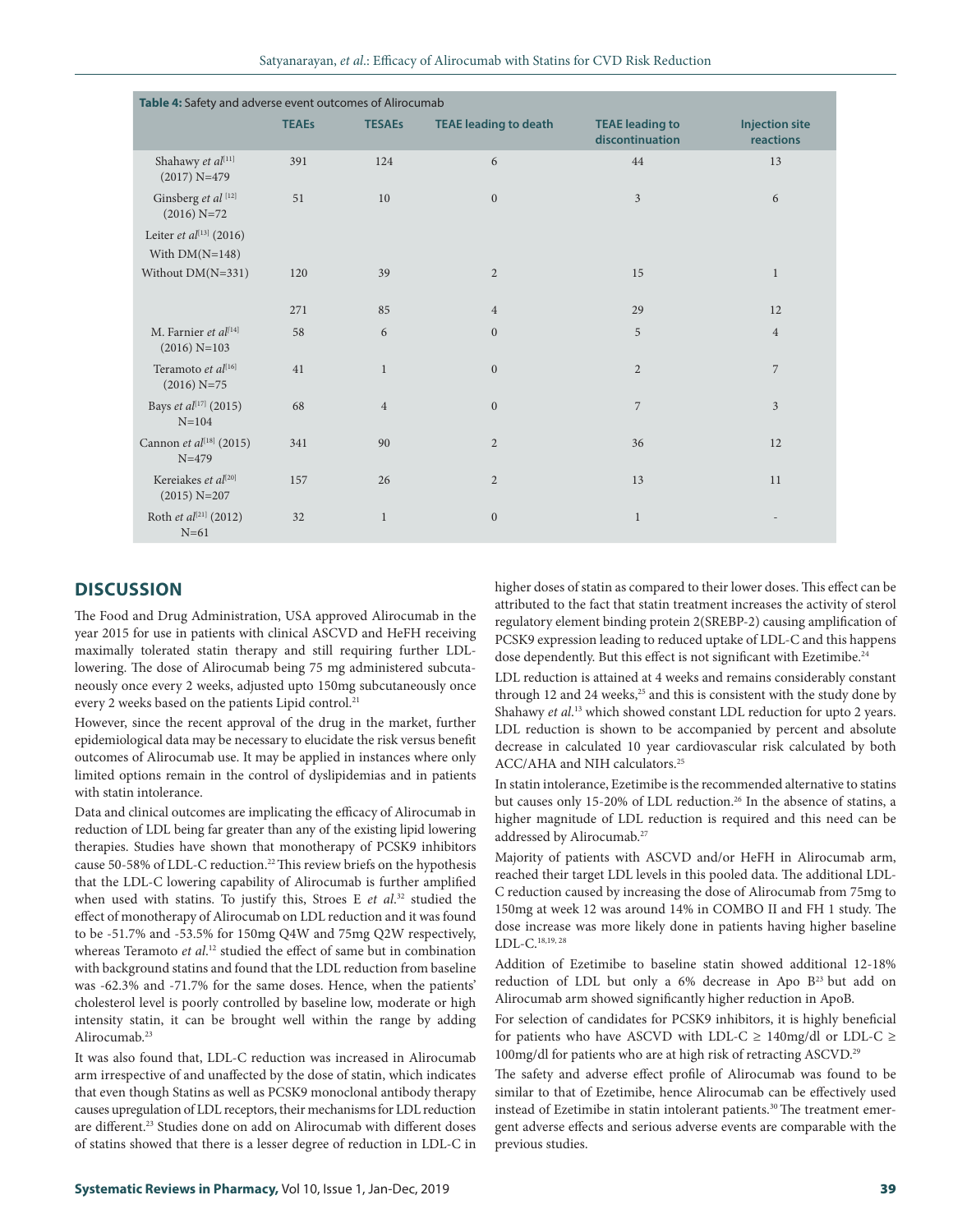Researchers have studied the various biological pathways underlining the lipid pathways, which includes association of males and the relation between PCSK9 and lipoprotein sub fractions and this interaction, may be attributed to a novel mechanism for gender disparity.<sup>31</sup> However this needs further exploration into the field.

The major limitation of this review is thes mall number of studies are included in the study. In some studies, the specifics of the baseline statins are not mentioned and there is no data on the adherence of the statins. This can cause information bias in the analysis. Another important limitation is that, as the drug is just few years into the market, there are not much post marketing data available for the drug.

## **CONCLUSION**

This review states that there is additional LDL-C reduction when Alirocumab is added to baseline statins hence reducing the cardiovascular risk significantly. It was well established that this reduction due to Alirocumab is independent by type and dose of statins as compared to placebo. But as the dose of statins increases (high intensity) the degree of LDL-C reduction decreases. But high intensity statin as well as PCSK9 inhibitors are said to decrease CVD risk, hence further research is required to refine this concept. Research on PCSK9 inhibitors should be extended to explore its long term effects emphasizing on the cardiovascular morbidity and mortality.

## **ACKNOWLEDGEMENT**

The authors wish to thank JSS Academy of Higher Education & Research, Mysuru for providing permission to conduct Workshop on Scientific Writing 2017

## **CONFLICT OF INTEREST**

The authors declare no conflict of interest.

## **ABBREVIATIONS**

**ApoB:** Apolipoprotein B; **ASCVD:** Atherosclerotic Cardio Vascular Disease; **FDA:** Food and Drug Administration, USA; **HDL-C:** High Density Lipoprotein Concentration; **HeFH:** Heterozygous Familial Hypercholesterolemia; **HoFH:** Homozygous Familial Hypercholesterolemia; **LDL-C:** Low Density Lipoprotein Concentration; **LDLR:**  Low Density Lipoprotein-Receptor; **PCSK9:** Proprotein Convertase Subtilisin/Kexin Type 9; **TEAEs:** Treatment Emergent Adverse Events; **TGs:** Triglycerides; **TESAEs:** Treatment Emergent Serious Adverse Events; **VLDL:** Very Low Density Lipoproteins.

## **REFERENCES**

- 1. Reiner Z, Catapano AL, Backer GD, Graham I, Taskinen MR, Wiklund O, *et al*. ESC/EAS Guidelines for the management of dyslipidaemias. Eur Heart J. 2011;32(14):1769-818.
- 2. Nordestgaard BG, Chapman MJ, Humphries SE, Ginsberg HN, Masana L, Descamps OS, *et al*. Familial hypercholesterolaemia is underdiagnosed and undertreated in the general population: Guidance for clinicians to prevent coronary heart disease. Eur Heart J. 2013;34(45):3478-90.
- 3. Xanthopoulou I, Davlouros P, Siahos S, Perperis A, Evangelia Z, Alexopoulos D. First-line treatment patterns and lipid target levels attainment in very high cardiovascular risk outpatients. Lipids Health Dis. 2013;12(1):170.
- 4. Jacobson TA, Ito MK, Maki KC, Orringer CE, Bays HE, Jones PH, *et al*. National Lipid Association Recommendations for Patient-Centered Management of Dyslipidemia: Part 1 - Executive Summary. J Clin Lipidol. 2014;8(5):473-88.
- 5. Stein EA, Mellis S, Yancopoulos GD, Stahl N, Logan D, Smith WB, *et al*. Effect of a Monoclonal Antibody to PCSK9 on LDL. Cholesterol. 2012;366(12):1108-18
- 6. Kühnast S, Hoorn JWAVD, Pieterman EJ, Hoek AMVD, Sasiela WJ, Gusarova V,

*et al*. Alirocumab inhibits atherosclerosis, improves the plaque morphology and enhances the effects of a statin. J Lipid Res. 2014;55:2103-12

- 7. Seidah NG, Awan Z, Chretien M, Mbikay M. PCSK9: A key modulator of cardiovascular health. Circ Res. 2014;114(6):1022-36.
- 8. Urban D, Pöss J, Böhm M, Laufs U. Targeting the proprotein convertase subtilisin/kexin type 9 for the treatment of dyslipidemia and atherosclerosis. J Am Coll Cardiol. 2013;62(16):1401-8.
- 9. Farnier M. PCSK9: From discovery to therapeutic applications. Arch Cardiovasc Dis. 2014;107(1):58-66.
- 10. Glueck CJ, Shah P, Goldenberg N, Prince M, Lee K, Jetty V, *et al*. Eligibility for PCSK9 treatment in 734 Hypercholesterolemic patients referred to a regional cholesterol treatment center with LDL cholesterol ≥70 mg/dl despite maximal tolerated cholesterol lowering therapy. Lipids Health Dis. 2016;15(1):55.
- 11. Kereiakes DJ, Robinson JG, Cannon CP, Lorenzato C, Pordy R, Chaudhari U, *et al*. Efficacy and safety of the proprotein convertase subtilisin/kexin type 9 inhibitor alirocumab among high cardiovascular risk patients on maximally tolerated statin therapy: The ODYSSEY COMBO I study. Am Heart J. 2015;169(6):906-15.
- 12. Teramoto T, Kobayashi M, Uno K, Takagi Y, Matsuoka O, Sugimoto M, *et al*. Efficacy and safety of alirocumab in Japanese subjects (Phase 1 and 2 Studies). Am J Cardiol. 2016;118(1):56-63.
- 13. Shahawy ME, Cannon CP, Blom DJ, McKenney JM, Cariou B, Lecorps G, *et al*. Efficacy and Safety of Alirocumab Versus Ezetimibe Over 2 Years (from ODYS-SEY COMBO II). Am J Cardiol. 2017;120(6):931-9.
- 14. Farnier M, Jones P, Severance R, Averna M, Steinhagen TE, Colhoun HM, *et al*. Efficacy and safety of adding alirocumab to rosuvastatin versus adding ezetimibe or doubling the rosuvastatin dose in high cardiovascular-risk patients: The ODYSSEY OPTIONS II randomized trial. Atherosclerosis. 2016;244:138-46.
- 15. Ginsberg HN, Rader DJ, Raal FJ, Guyton JR, Baccara DMT, Lorenzato C, *et al*. Efficacy and Safety of Alirocumab in Patients with Heterozygous Familial Hypercholesterolemia and LDL-C of 160 mg/dl or Higher. Cardiovasc Drugs Ther. 2016;30(5):473-83
- 16. Cannon CP, Cariou B, Blom D, McKenney JM, Lorenzato C, Pordy R, *et al*. Efficacy and safety of alirocumab in high cardiovascular risk patients with inadequately controlled hypercholesterolaemia on maximally tolerated doses of statins: The ODYSSEY COMBO II randomized controlled trial. Eur Heart J. 2015;36(19):1186-94.
- 17. Leiter LA, Zamorano JL, Bujas BM, Louie MJ, Lecorps G, Cannon CP, *et al*. Lipid-lowering efficacy and safety of alirocumab in patients with or without diabetes: A sub-analysis of ODYSSEY COMBO II. Diabetes Obes Metab. 2017;19(7):989-96
- 18. Bays H, Gaudet D, Weiss R, Ruiz JL, Watts GF, Gouni BI, *et al*. Alirocumab as add-on to atorvastatin versus other lipid treatment strategies: ODYSSEY OPTIONS I randomized trial. J Clin Endocrinol Metab. 2015;100(8):3140-8.
- 19. Robinson JG, Nedergaard BS, Rogers WJ, Fialkow J, Neutel JM, Ramstad D, *et al*. Effect of evolocumab or ezetimibe added to moderate- Or high-intensity statin therapy on LDL-C lowering in patients with hypercholesterolemia: The LAPLACE-2 randomized clinical trial. JAMA. 2014;311(18):1870-82.
- 20. Colhoun HM, Robinson JG, Farnier M, Cariou B, Blom D, Kereiakes DJ, *et al*. Efficacy and safety of alirocumab, a fully human PCSK9 monoclonal antibody, in high cardiovascular risk patients with poorly controlled hypercholesterolemia on maximally tolerated doses of statins: rationale and design of the ODYSSEY COMBO I and II trials. BMC Cardiovasc Disord. 2014;14(1):121.
- 21. Roth EM, McKenney JM, Hanotin C, Asset G, Stein EA. Atorvastatin with or without an Antibody to PCSK9 in Primary Hypercholesterolemia. N Engl J Med. 2012;367(20):1891-900.
- 22. Wierzbicki AS, Grant P. Drugs for hypercholesterolaemia from statins to pro-protein convertase subtilisin kexin 9 (PCSK9) inhibition. Clin Med. 2016;16(4):353-7.
- 23. McKenney JM, Koren MJ, Kereiakes DJ, Hanotin C, Ferrand AC, Stein EA. Safety and efficacy of a monoclonal antibody to proprotein convertase subtilisin/kexin type 9 serine protease, SAR236553/REGN727, in patients with primary hypercholesterolemia receiving ongoing stable atorvastatin therapy. J Am Coll Cardiol. 2012;59(25):2344-53.
- 24. Shen L, Peng H, Xu D, Zhao S. The next generation of novel low-density lipoprotein